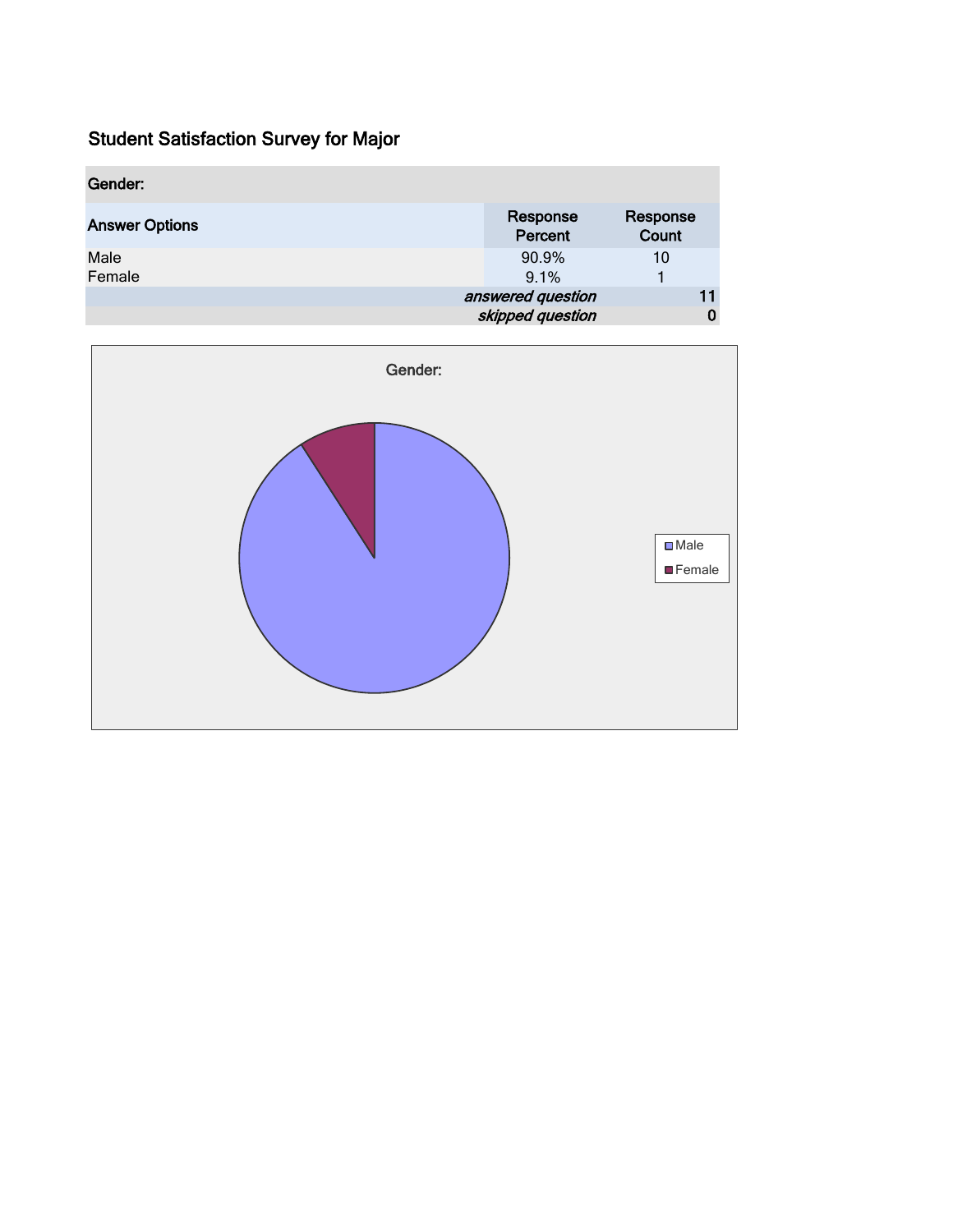| Campus:               |                     |                   |
|-----------------------|---------------------|-------------------|
| <b>Answer Options</b> | Response<br>Percent | Response<br>Count |
| National              | 0.0%                | 0                 |
| Chuuk                 | 0.0%                | $\Omega$          |
| Kosrae                | 18.2%               | 2                 |
| Pohnpei               | 81.8%               | 9                 |
| Yap                   | $0.0\%$             | $\Omega$          |
|                       | answered question   | 11                |
|                       | skipped question    |                   |

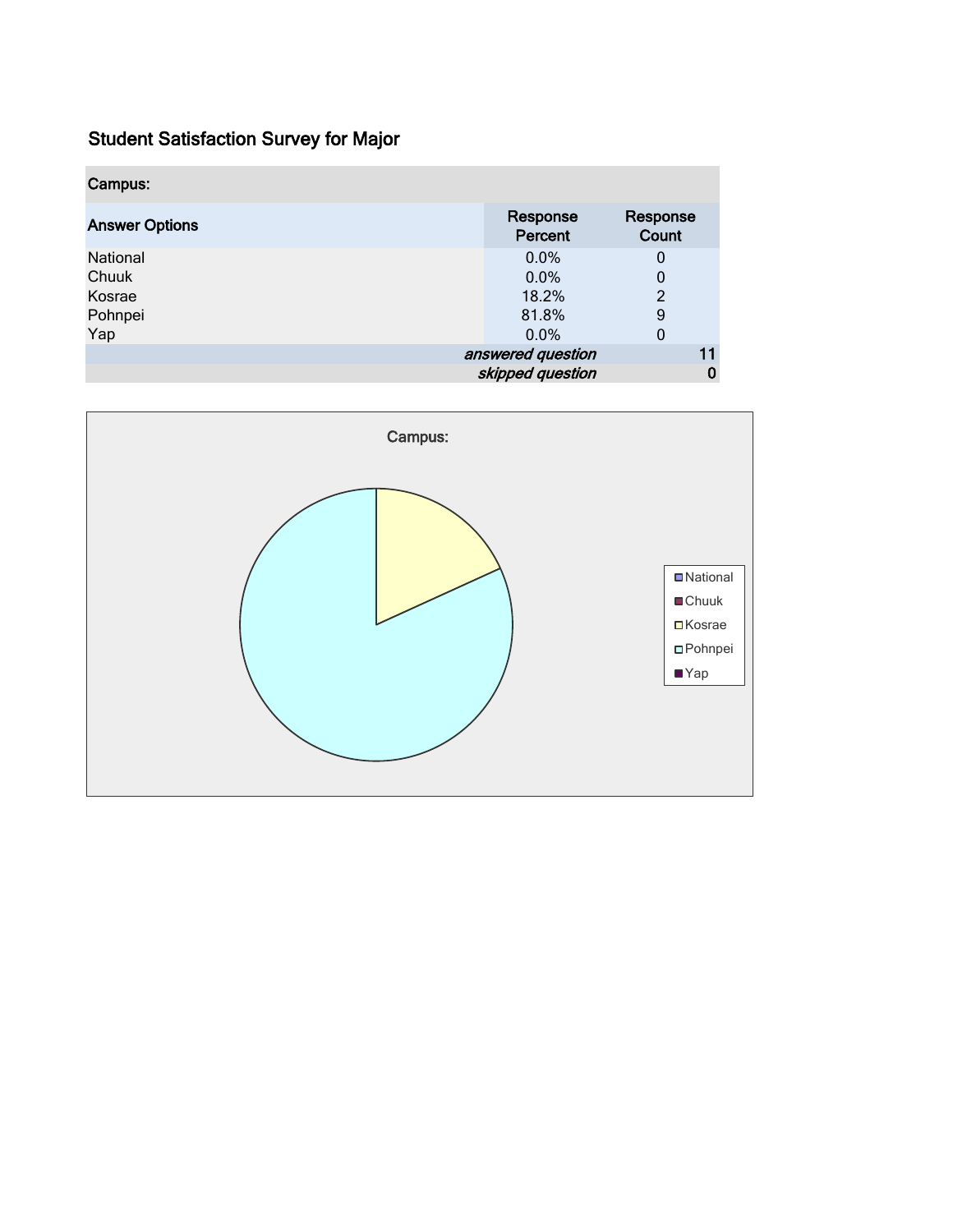|  |  | <b>Student Satisfaction Survey for Major</b> |  |  |  |
|--|--|----------------------------------------------|--|--|--|
|--|--|----------------------------------------------|--|--|--|

| Major:                                |                                       |                                  |                                       |                                              |                                                 |                                                                 |              |                             |                                           |                                                |                      |                                             |                        |                   |                                       |
|---------------------------------------|---------------------------------------|----------------------------------|---------------------------------------|----------------------------------------------|-------------------------------------------------|-----------------------------------------------------------------|--------------|-----------------------------|-------------------------------------------|------------------------------------------------|----------------------|---------------------------------------------|------------------------|-------------------|---------------------------------------|
| Associate of Science (A.S.)           |                                       |                                  |                                       |                                              |                                                 |                                                                 |              |                             |                                           |                                                |                      |                                             |                        |                   |                                       |
| <b>Answer Options</b>                 | Ag. & Nat. Res.<br>Management         | Agriculture                      | <b>Business</b><br>Administration     | Computer<br>Information<br><b>Systems</b>    | <b>Hospitality and</b><br>Tourism<br>Management | <b>Marine Science</b>                                           | Nursing      | <b>Public Health</b>        | <b>Teacher</b><br>Education<br>Elementary | <b>Response Count</b>                          |                      |                                             |                        |                   |                                       |
| Majors:                               | $\mathbf{0}$                          |                                  |                                       | $\mathbf 0$                                  |                                                 | $\mathbf{0}$                                                    | $\mathbf{0}$ | $\mathbf{0}$                |                                           | $\mathbf{0}$                                   |                      |                                             |                        |                   |                                       |
| Associate of Arts (A.A.)              | <b>Health Career</b>                  |                                  |                                       |                                              |                                                 |                                                                 |              |                             |                                           |                                                |                      |                                             |                        |                   |                                       |
| <b>Answer Options</b>                 | Opportunities<br>Program              | <b>Liberal Arts</b>              | Micronesian<br><b>Studies</b>         | <b>Teacher</b><br>Preparation                | <b>Response Count</b>                           |                                                                 |              |                             |                                           |                                                |                      |                                             |                        |                   |                                       |
| Majors:                               |                                       | $\Omega$                         | $\Omega$                              | $\Omega$                                     | $\Omega$                                        |                                                                 |              |                             |                                           |                                                |                      |                                             |                        |                   |                                       |
| Associate of Applied Science (A.A.S.) |                                       |                                  |                                       |                                              |                                                 |                                                                 |              |                             |                                           |                                                |                      |                                             |                        |                   |                                       |
| <b>Answer Options</b>                 | <b>Building</b><br>Technology         | Electronics<br><b>Technology</b> | Telecommunicat Response Count<br>ions |                                              |                                                 |                                                                 |              |                             |                                           |                                                |                      |                                             |                        |                   |                                       |
| Majors:                               | $\Omega$                              | 11                               | $\Omega$                              | 11                                           |                                                 |                                                                 |              |                             |                                           |                                                |                      |                                             |                        |                   |                                       |
| Certificate of Achievement (C.A.)     |                                       |                                  |                                       |                                              |                                                 |                                                                 |              |                             |                                           |                                                |                      |                                             |                        |                   |                                       |
| <b>Answer Options</b>                 | Agriculture and<br>Food<br>Technology | <b>Basic Public</b><br>Health    | Bookkeeping                           | <b>Building</b><br>Maintenance<br>and Repair | Cabinet<br><b>Making/Furniture</b><br>Making    | Career<br><b>Education:</b><br><b>Motor Vehicle</b><br>Mechanic | Carpentry    | Construction<br>Electricity | Electronic<br>Engineering<br>Technology   | <b>Health Assistant</b><br>Training<br>Program | Nursing<br>Assistant | Refrigerator and<br><b>Air Conditioning</b> | Secretarial<br>Science |                   | <b>Trial Counselor Response Count</b> |
| Majors:                               | $\mathbf{0}$                          | $\mathbf 0$                      | $\mathbf{0}$                          | $\overline{0}$                               | $\mathbf{0}$                                    | $\Omega$                                                        | $\mathbf{0}$ | $\overline{0}$              | $\Omega$                                  | $\mathbf 0$                                    | $\Omega$             | $\overline{0}$                              | $\mathbf{0}$           | $\mathbf{0}$      | $\mathbf{0}$                          |
| Third-Year Certificate (T.Y.C)        |                                       |                                  |                                       | <b>Teacher</b>                               |                                                 |                                                                 |              |                             |                                           |                                                |                      |                                             |                        |                   |                                       |
| <b>Answer Options</b>                 | Accounting                            | General<br><b>Business</b>       | <b>Public Health</b>                  | Preparation -<br>Elementary                  | <b>Response Count</b>                           |                                                                 |              |                             |                                           |                                                |                      |                                             |                        |                   |                                       |
| Majors:                               | $\mathbb O$                           | $\mathbf 0$                      |                                       | $\mathbf 0$                                  | $\mathbf{0}$                                    |                                                                 |              |                             |                                           |                                                |                      |                                             |                        |                   |                                       |
| Bachelor of Arts (B.A.)               |                                       |                                  |                                       |                                              |                                                 |                                                                 |              |                             |                                           |                                                |                      |                                             |                        |                   |                                       |
|                                       | Elementary                            |                                  |                                       |                                              |                                                 |                                                                 |              |                             |                                           |                                                |                      |                                             |                        |                   |                                       |
| <b>Answer Options</b>                 | Education                             | <b>Response Count</b>            |                                       |                                              |                                                 |                                                                 |              |                             |                                           |                                                |                      |                                             |                        |                   |                                       |
| Majors:                               | $\Omega$                              |                                  |                                       |                                              |                                                 |                                                                 |              |                             |                                           |                                                |                      |                                             |                        |                   |                                       |
|                                       |                                       |                                  |                                       |                                              |                                                 |                                                                 |              |                             |                                           |                                                |                      |                                             |                        |                   |                                       |
|                                       |                                       |                                  |                                       |                                              |                                                 |                                                                 |              |                             |                                           |                                                |                      |                                             |                        |                   | <b>Question Totals</b>                |
|                                       |                                       |                                  |                                       |                                              |                                                 |                                                                 |              |                             |                                           |                                                |                      |                                             |                        | answered question | 11                                    |
|                                       |                                       |                                  |                                       |                                              |                                                 |                                                                 |              |                             |                                           |                                                |                      |                                             |                        | skipped question  | $\mathbf{0}$                          |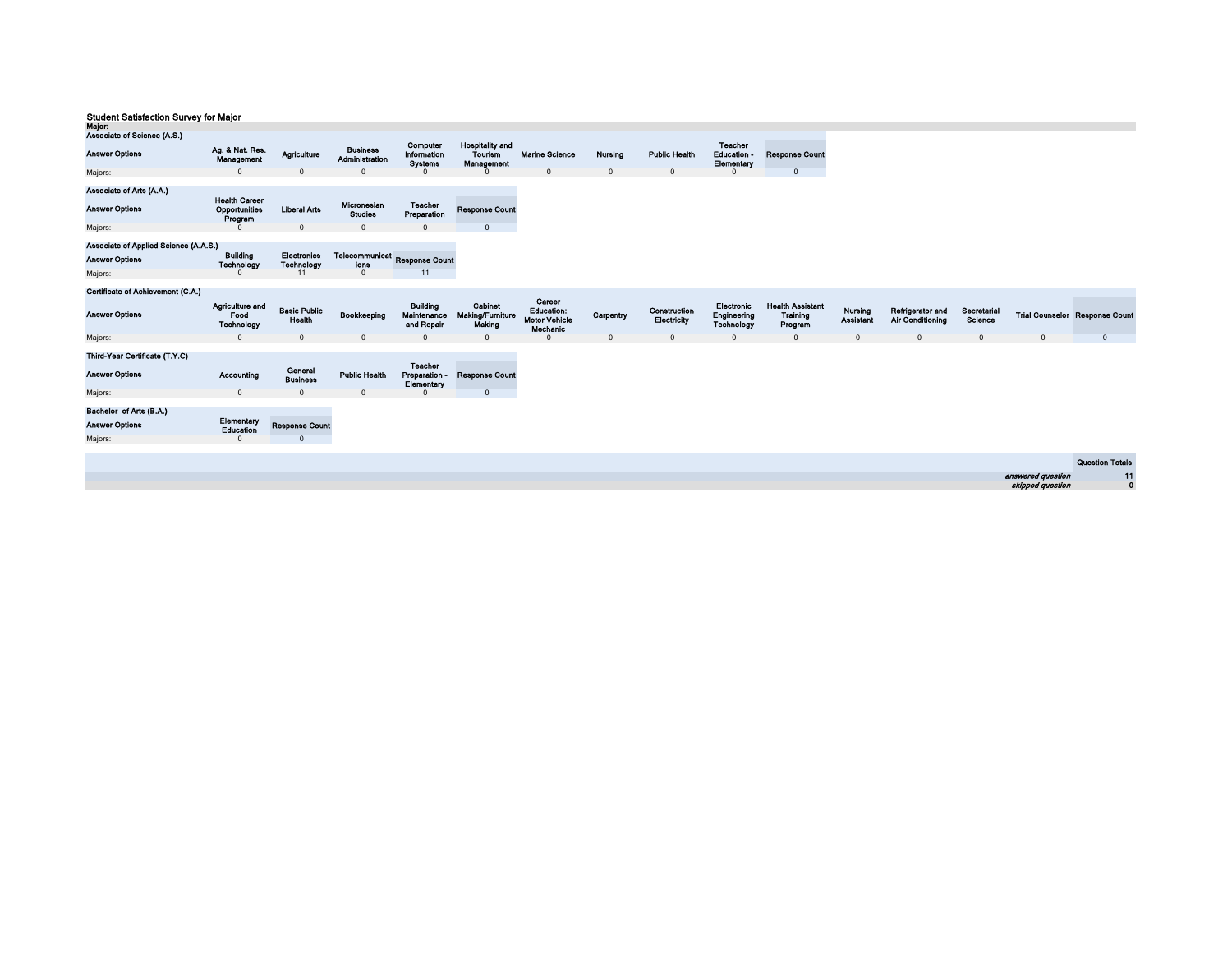| <b>State of Origin:</b> |                     |                   |
|-------------------------|---------------------|-------------------|
| <b>Answer Options</b>   | Response<br>Percent | Response<br>Count |
| Chuuk                   | $0.0\%$             | 0                 |
| Kosrae                  | 18.2%               | $\overline{2}$    |
| Pohnpei                 | 72.7%               | 8                 |
| Yap                     | 9.1%                |                   |
| Other (please specify)  |                     | 0                 |
|                         | answered question   | 11                |
|                         | skipped question    |                   |